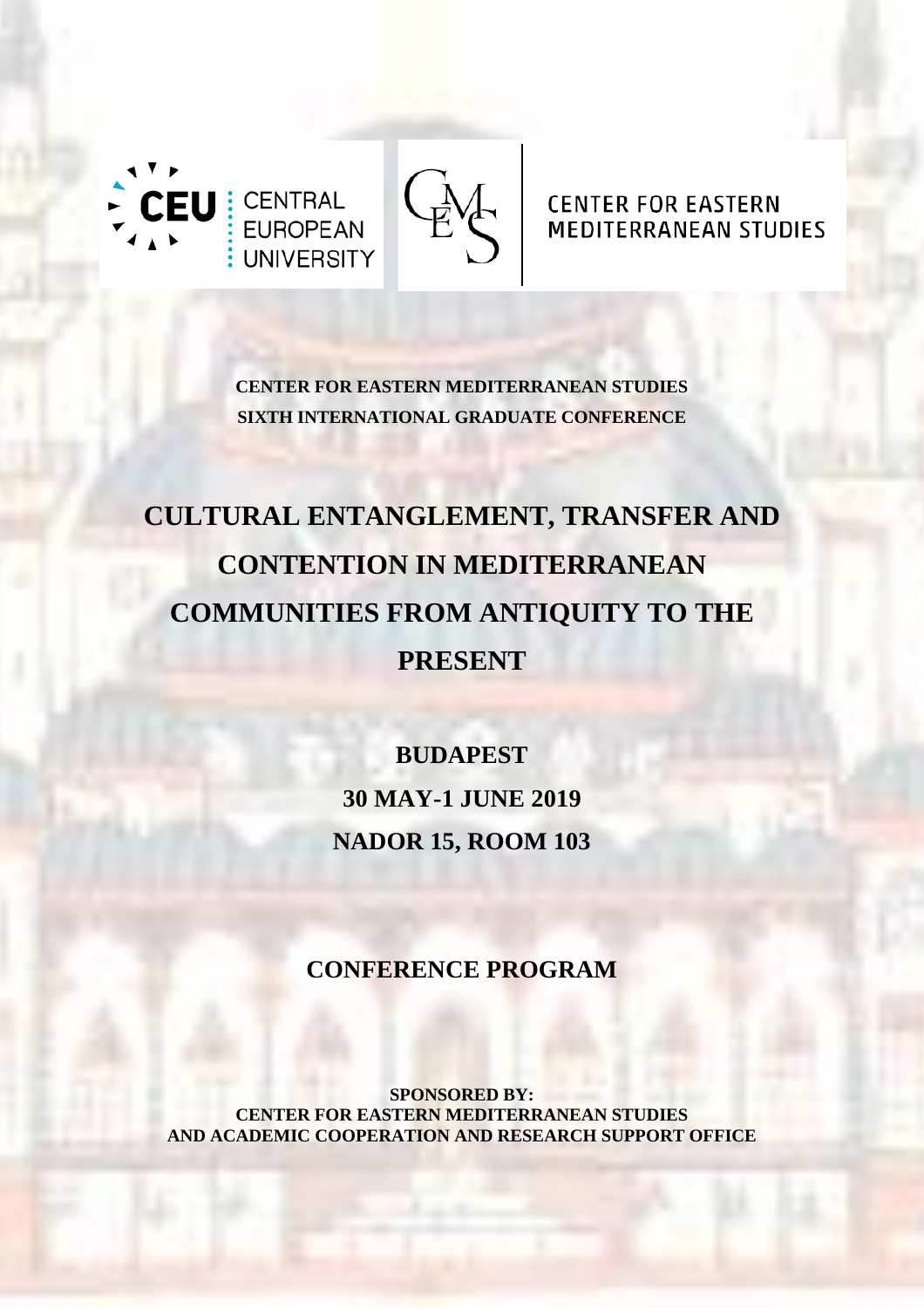# **Thursday May 30**

### **Registration 13:30-14:15**

**Welcoming Remarks 14:15-14:30**

**Tolga Esmer (Central European University)**

# **SESSION 1 14:30-16:00**

## *Exhibiting Diversity in Entangled Material Cultures*

**Chair: István Perczel (Central European University)**

**Holly O'Farrell** (University of Limerick), *The Imperial Museum as a Contact Zone – European Presentations of Ancient Egyptian Art*

- **Eleni Kopanaki** (Aarhus University), *The Monument of Philopappos in Athens Conceptualizing Memory and Identity in the Globalized Roman Empire*
- **Oleksii Rudenko** (University of Glasgow and University of Tartu), *Thessaloniki, Cultural Heritage and Narratives: Juxtaposing Greeks, Romans, Slavs, Byzantines and Turks*

*16:00-16:30 Coffee break*

#### **SESSION 2 16:30-18:00**

#### *Experiences of Otherness Abroad*

**Chair: Zsuzsanna Reed (Central European University)**

**Aglaia Iankovskaia** (Museum of Anthropology and Ethnography, St Petersburg), *Curious Parallels: Reading Ibn Battuta and Marco Polo as Evidence for the Mediterranean's View of the World Beyond*

**Luis Alfredo De la Peña Jiménez** (Central European University), *A Caribbean Traveler in the Aegean Sea: The Francisco de Miranda's Trip to the Ottoman Empire in 1786*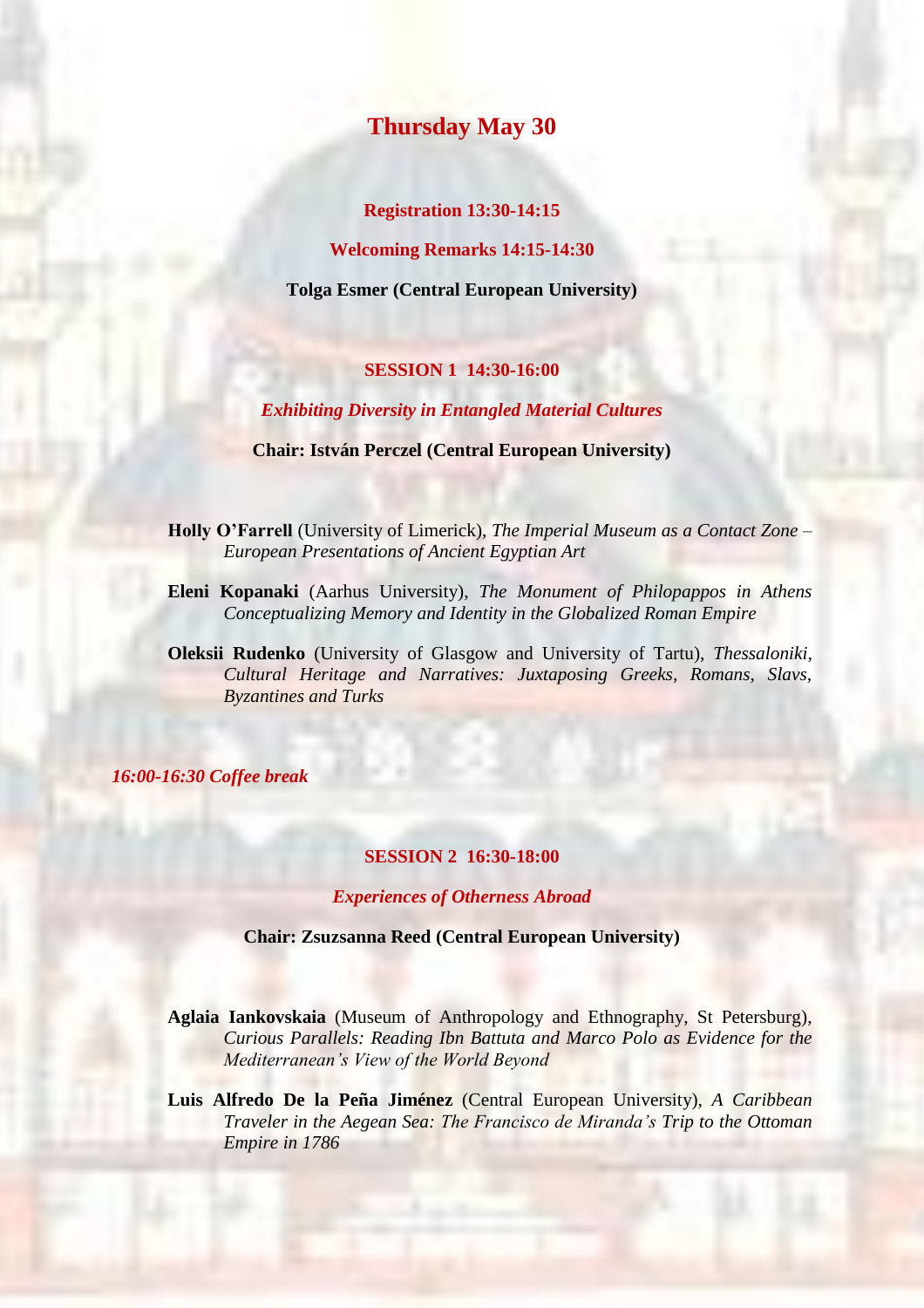**Eleonora Carosso**, (University of Padua) *Music in the Travel Diaries of Women from the Eighteenth to Twentieth Centuries*

# **KEYNOTE LECTURE 18:30-20:00**

**Nicholas Purcell (University of Oxford)**

*The Capitol and the Long Religious History of Rome*

*20:00 Reception*

# **Friday May 31**

# **SESSION 3 9:00-11:00**

*Architecture and Infrastructure as Vehicles of Power and Identity*

**Chair: Katalin Szende (Central European University)**

**Margaret Helen Freeman** (University of Copenhagen) – "*The origin of the Arabs and the substance of Islam:" Interactions between nomadic Bedouins and the ruling elite in the early Islamic architecture of the Levant, 660-750 CE*

**Anahit Galstyan** (UC Santa Barbara, Fall 2019), *Transculturation in the Twelfth/ Thirteenth-Century Kayseri/Caesarea: Kümbets and the Transmission of Architectural Knowledge*

**Sharon Mizbani** (Yale University, Fall 2019), *Reclamation, Rejection, and Reimagination: Water Infrastructure as Heritage in Post-Ottoman Nation-States*

**Gregory Waters** (UC Berkeley), *Integration or Imperialism: The Question of Turkish Influence in Northern Syria*

*11:00 Coffee break*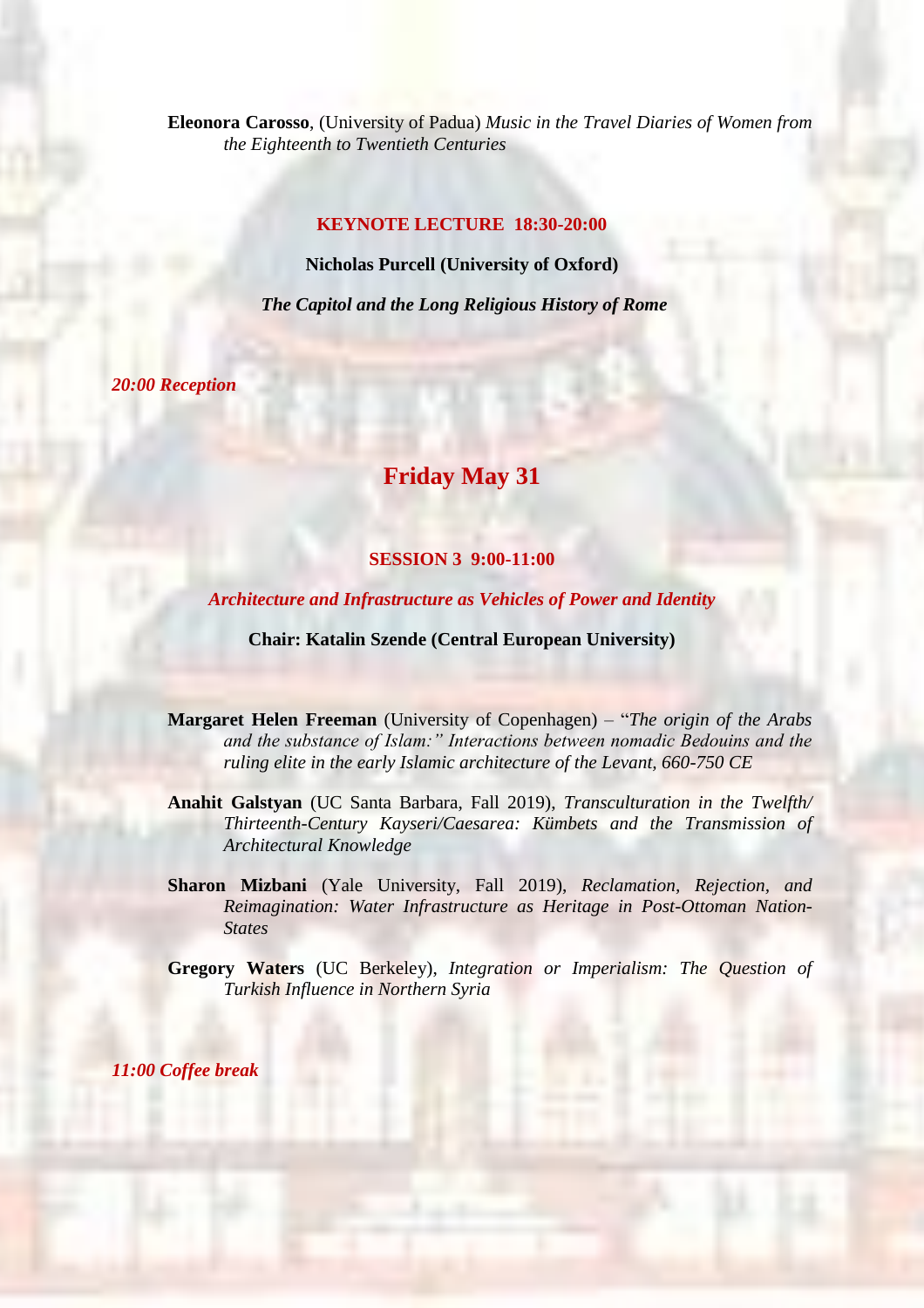#### **SESSION 4 11:30-13:30**

# **Religious Practice in and as the Contact Zone**

#### **Chair: Tijana Krstić (Central European University)**

- **Kevin Stoba** (University of Liverpool), *Cutting the Bull! Using Network Analysis to Unlock the Secrets of the Cult of Mithras*
- **Daniil Pleshak** (Saint Petersburg State University), *The Theotokos/ Mother of God after the Avar Siege of 626: Transformation and Subordination*
- **Samuel A. Huckleberry (**Central European University), *The Sacral Realm of the Safavids in the Ottoman Periphery: the Şeyh Sâfî "Command" Manuscript and the Emergence of the 'K'izilbash in Early Seventeenth-Century Anatolia*
- **Gabriel Doyle** (École des Hautes Études en Sciences Sociales), *The Irrelevance of the Concept of "Foreign Influence": The Case of Catholic Missionaries in Late Ottoman Istanbul's Urban Environment*

*13:30-14:30 Lunch break*

#### **SESSION 5 14:30-16:00**

**Creating Political Coherence in Modern Nation States**

**Chair: Brett Wilson (Central European University)**

**Mathew Madain** (UC Berkeley), *The "Sons of the Ghassanids" and the Exodus of 1918: Networks of Refuge across Transjordan-Palestine during the Great War*

**Benjamin Peterson** (Independent Scholar), *From Moral Betrayal to Imperial Decline: Reconceptualizing the Failure to Create an Armenian State and Britain's Strength After 1918*

**Joseph Harrison King** (UC Berkeley), *Forging "Sakartvelo": The Soviet-Turkish Crisis of 1945 and the Making of a Georgian Homeland in the 1930s-40s*

*16:00 Coffee break*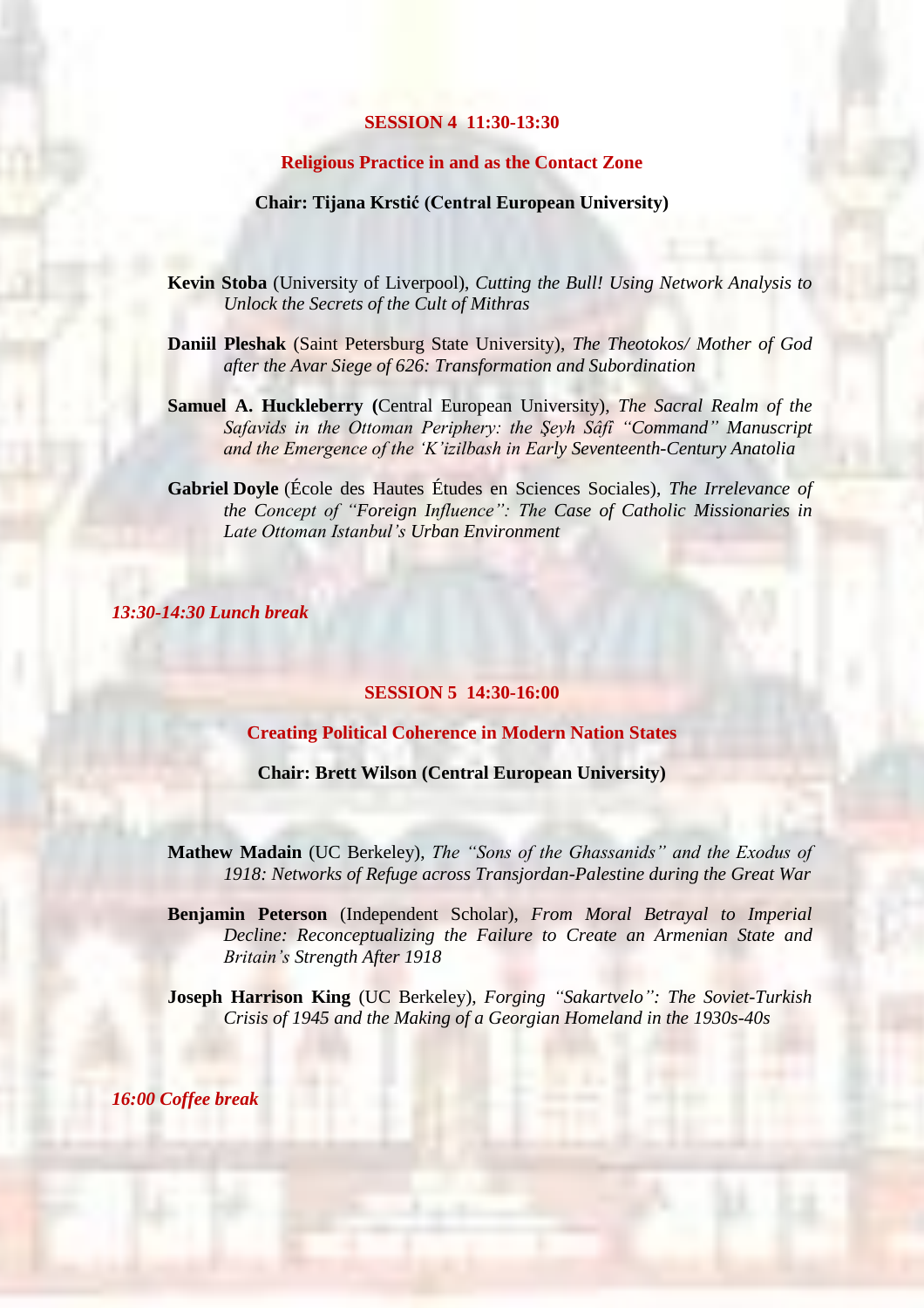#### **SESSION 6 16:30-18:00**

#### **Intellectual and Artistic Networks and the Translation/Transmission of Knowledge**

#### **Chair: Baukje van den Berg (Central European University)**

- **Lili Toth** (Central European University), *The Leading Role of Hellenization on the Creation of Ancient Jewish and Early Christian Artistic Language: The Creation of Man on a Painted Textile from the Fourth-Century Egypt*
- **Luca Farina** (University of Padova, Ca' Foscari University of Venice, University of Verona), *Staring at the Stars in Palaeologan Constantinople: The case of Demetrios of Chloros on How to Cast a Horoscope*
- **Samet Budak** (University of Michigan), *Cultural Entanglement and Intellectual History: Intellectual Contacts across the Eastern Mediterranean in the Late Middle Ages*

## **KEYNOTE LECTURE 18:30-20:00**

#### **Arietta Papaconstantinou (University of Reading)**

*Ambivalent Archives: Record-keeping and the Dynamics of Cultural Hegemony in the Early Medieval Mediterranean*

*20:00 Reception*

# **Saturday June 1**

#### **SESSION 7 10:00-12:00**

*Communities of Trade (Re)Defining Cultural Boundaries*

**Chair: Arietta Papaconstantinou (University of Reading)**

**Georgi Obatnin** (University of Helsinki)*, A Widow in a Ninth Century Egyptian Town. The Position of Egyptian Widows in Early Medieval Islam: Continuity and Change*

**Zeynep Olgun (**Koç University), *Ghosts of the Navigators: The Serçe Limanı Shipwreck and Intercultural Exchange*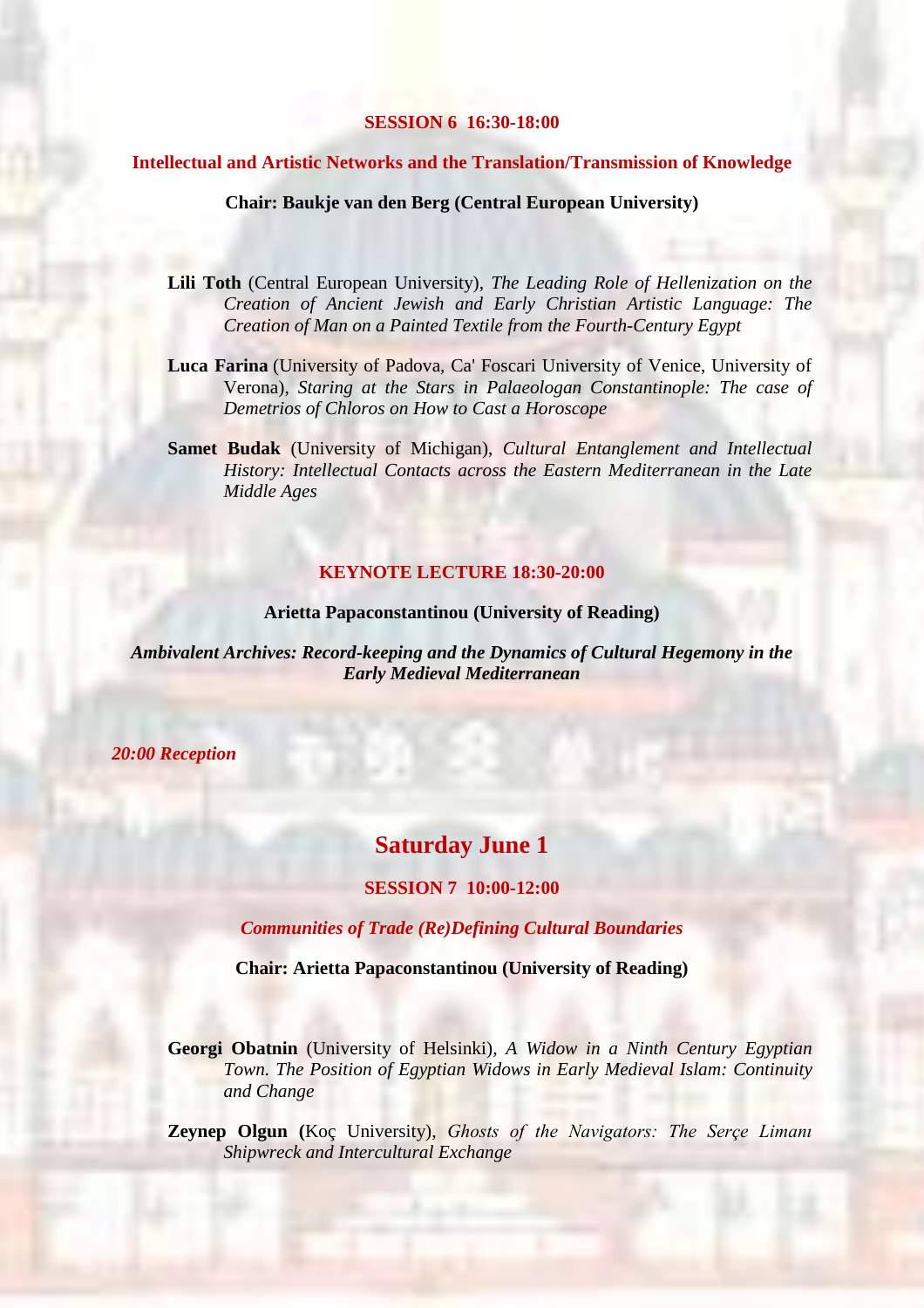- **Nicola Carotenuto** (Scuola Normale Superiore of Pisa), *"Magna dilectio et fraternitas"? The Commercial Relationship between Pisans and Venetians in the Eastern Mediterranean*
- **Sargis Baldaryan** (Yerevan State University, Ca' Foscari University of Venice), *Exploring Early Modern Armenian Business Correspondence:"Secrets of Trade" of the Mediterranean Zone in Hierapet di Martin's Letters*

*12:00-13:00 Lunch break*

# **SESSION 8 13:00-14:30**

*Trans-Imperial/National Subjects, Minorities, and Mobility*

**Chair**: **Zeynep Türkyilmaz, (Forum Transregionale Studien, Berlin)**

- **Yener Koç**, (Boğaziçi University), *One Tribe, Three Empires, The Survival of a Nomadic Pastoral Tribe on a Triplex Confinium: The Case of Celali Tribe (1830-1870)*
- **Kaan Kurt** (Bilkent University), *The Effects of Population Exchange on Greek and Turkish Literature: Dido Sotiriyu and Yașar Kemal*
- **Kayla Koontz** (UC Berkeley, USA), *The Last Train to Qamishli: The Syrian-Turkish Border and Transnational Kurdish Identity*

*14:30 Coffee break*

#### **SESSION 9 15:00-17:00**

*The Interface of Entangled Elites and Sovereigns*

**Chair: Tolga Esmer (Central European University)**

**Mariana Bodnaruk** (Central European University), *Greek Epigraphic Poetry and the Senatorial Aristocracy in the Later Roman Empire*

**Samuel Nwokoro** (University of Edinburgh), *The Umayyads and the Manṣūr Family of Damascus (661-743): Allies of Coincidence or Necessity?*